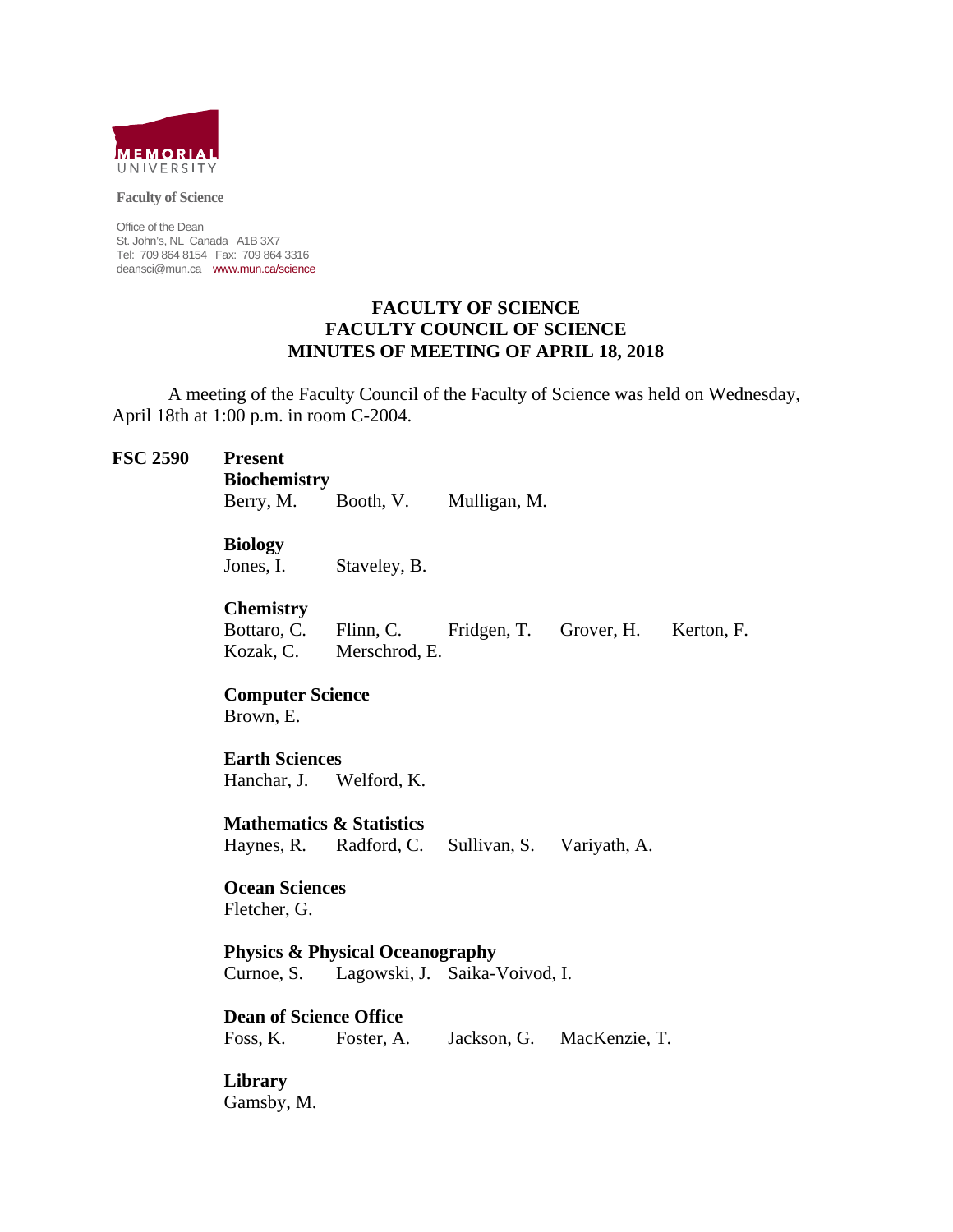# **Registrar's Office**  Edmunds, T.

 **Faculty of Business**  Clift, T.

# **Marine Institute**

Caines, S.

# **Graduate Students**

Aina, A.

- **FSC 2591 Regrets** Catto, N. Loredo-Osti, J.C. Poduska, K. Stordy, M. Todd, A.
- **FSC 2592 Adoption of Minutes Moved:** Minutes of March 21, 2018, meeting be adopted (Sullivan/Kerton). **Two Abstentions. Carried.**
- **FSC 2593 Business Arising:** None
- **FSC 2594 Correspondence:** None
- **FSC 2595 Reports of Standing Committees:**

# **A. Undergraduate Studies Committee:**  Report presented by Shannon Sullivan, Chair, Undergraduate Studies **Committee**

**a)** i) **Moved:** Department of Chemistry, deletion of CHEM 1011 (Sullivan/Fridgen). **Carried.**

ii) **Moved:** Department of Chemistry, deletion of CHEM 2440 (Sullivan/Flinn). **One Abstention. Carried.** 

**b)** i) **Moved:** Department of Biology, calendar change, BIOL 4405 (Sullivan/Staveley). **Carried.** 

ii) **Moved:** Department of Biology, calendar change to existing programs, Biology Cooperative Programs (Sullivan/Staveley). **Carried.** 

 iii) **Moved:** Department of Biology, calendar change to existing programs, chemistry requirements for Biology Major and Honours programs (Sullivan/Staveley). **Carried.** 

**c)** i) **Moved:** Department of Ocean Sciences, calendar changes, OCSC 2500 (Sullivan/Fletcher). **Carried.**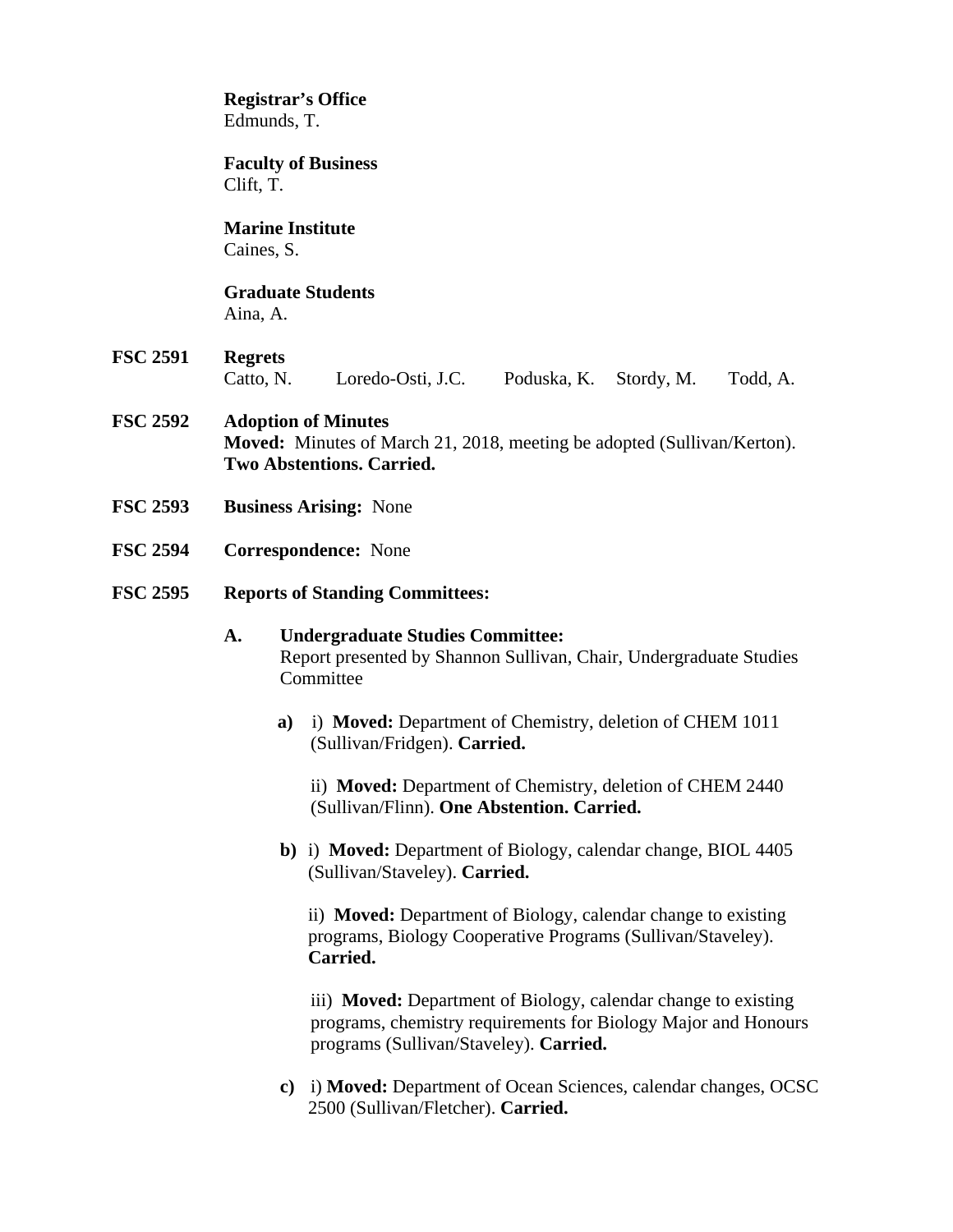ii) Department of Ocean Sciences, new special topics course, OCSC 4940, for information only.

#### **B. Graduate Studies Committee:**

Report presented by Ron Haynes, Acting Chair, Graduate Studies Committee:

- **a) Moved:** Department of Ocean Sciences, request for new special topics course number range OCSC 7500-7515 (Haynes/Radford). **Carried.**
- **b) Moved:** Department of Mathematics and Statistics, presented eight motions for changes to the Statistics graduate programmes including the addition of several graduate Statistics courses (page 82) (Haynes/Radford). **Carried.**
- **c) Moved:** Department of Psychology, calendar change to course requirement PSYC 6001 (Haynes/Jones). **Carried.**
- **d)** Department of Psychology, special topics course, PSYC 6001, Substance Abuse and Behavioural Addictions in Youth, presented to council for information purposes only.
- **C. Nominating Committee:** None
- **D. Library Committee:** None

# **FSC 2596 Report of Teaching Consultant:**

 The 2018 Teaching & Learning Conference at Memorial University is being held on April 26-27. The format has changed from last year's teaching day, and follows a more typical conference format with keynote speakers, panels, and various breakout talks and sessions. The schedule is posted on the conference website (https://citl.mun.ca/conference/index.php), and includes a couple sessions from instructors within the Faculty of Science, as well as a Keynote from Dr. David Helfand, Department of Astronomy, Columbia University. **Registration is FREE**, so we really encourage instructors to take part and attend, even if it is only for select sessions of interest.

#### **FSC 2597 Reports of Delegates from Other Councils:** None

#### **FSC 2598 Report of the Dean:**

 Dr. Courage informed Faculty Council members that the NSERC Discovery grant results have been released and the Faculty of Science had a 76% success rate. This is better than the Memorial University success rate of 58%. Dr. Courage thanked everyone for their hard work. In addition, the Faculty of Science was awarded one RTI in the Department of Biology. The faculty has 201 faculty members and 129 are engaged with NSERC.